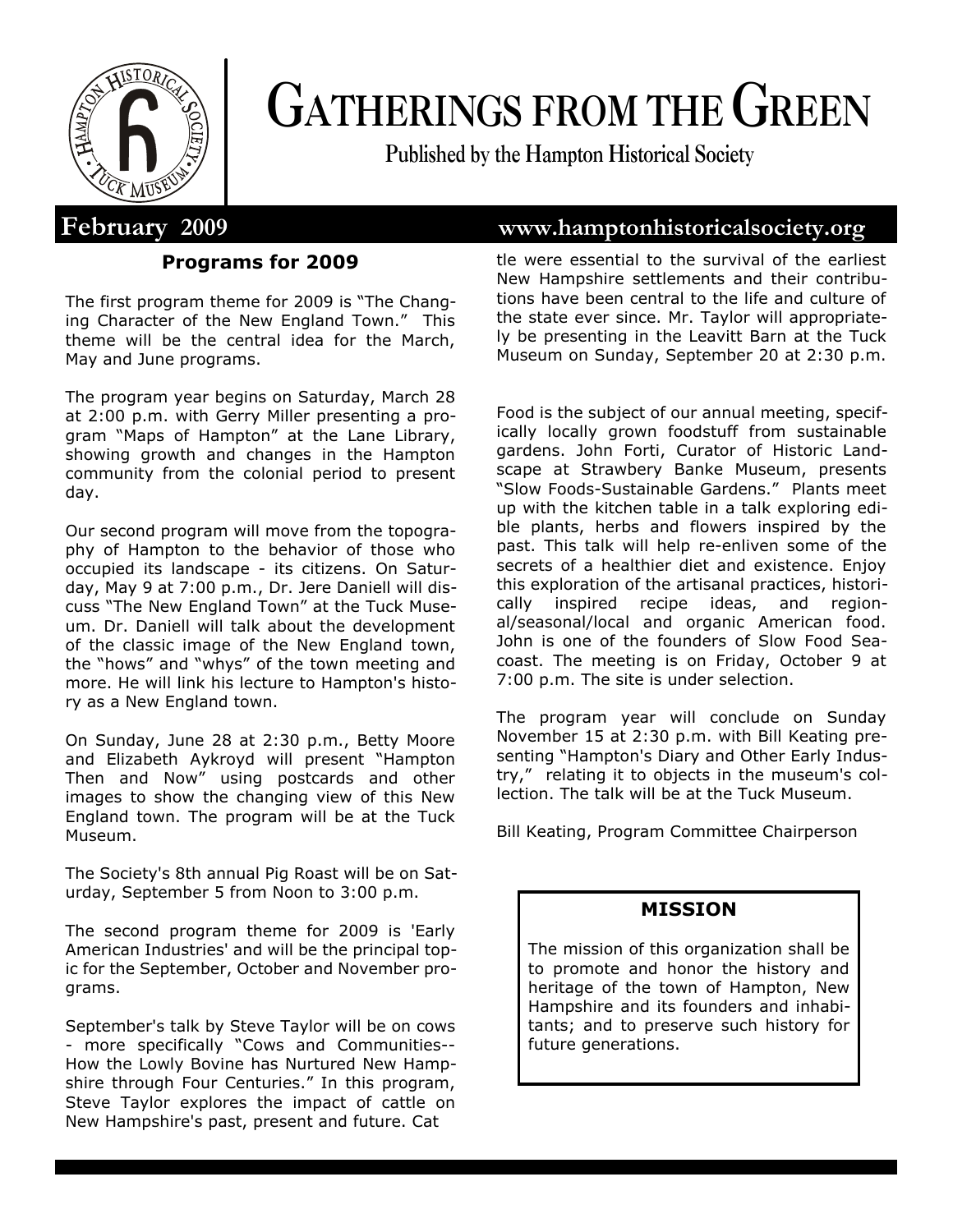#### **From the President**

I am very pleased to once again serve as President of the Society and thank the Board for their confidence in me. We have planned a busy year and the committees are in full work mode. We will be successful with the continued help of our members and the community.

The economy will present us with special challenges. We have already noticed that membership renewals and donations are down a bit from earlier years. We encourage you to renew your membership if you have not already done so. The economy will also make the success of the Pig Roast all the more important this year.

We have begun the planning for the Pig Roast; this year's event will be on Saturday, September 5. Tickets will be available in May and once again members will get a 10% discount for early purchase. The silent auction portion of the Roast is an important contributor to the proceeds and we want to increase the number of items available. If you have any items or services that could be considered for the auction please call or email me.

The Board will continue to spend monies to support the collection and the facilities. After this year's building project, the front and second floor halls, the renovation of the main museum building will be substantially complete, with only 10 more windows to be upgraded.

The Board is also looking forward and has established a Strategic Planning committee under the leadership of Elizabeth Aykroyd. Several Board members have volunteered to serve with her on this task; if you would like to join the committee please contact me.

This year's schedule of programs kicks off in March; I thank Bill Keating for his work in organizing the programs for this year.

Finally, our Society and the Museum prosper based on the work of our all-volunteer team. We always have more things to do than volunteers. The jobs are many and varied and if you would like to join in stop by the Museum or contact us.

Regards (and think spring!) Ben Moore, 926-2543, BFMoore@comcast.net

#### **Spring into HHS Membership!**

It may not look like it right now, but spring really is right around the corner. The season brings a warm feeling of newness and rebirth, a perfect time for things to sprout, grow and bloom into something beautiful.

It's the same with membership in the Hampton Historical Society: Whether you decide to become a brand new member, or renew a current membership, it helps our support base grow stronger and makes all kinds of fresh, new possibilities happen for the Tuck Museum and the Society itself.

Anytime is a great time to become a member of the Hampton Historical Society. Last year, we increased our membership by 48 percent through participation in the Finlay Grant Challenge. For 2009, we'd like to see our membership continue to grow as we strive to fulfill our mission of promoting the history and the heritage of the town of Hampton.

Remember that membership isn't limited to individuals and families; businesses, too, are always welcome to join up and show support for the Hampton Historical Society. And it's easy: Just visit www.hamptonhistoricalsociety.org and click on the "Membership" link to print out a membership form.

Don't wait for spring to arrive - support the Hampton Historical Society today!

Liz Premo Membership

| <b>Board of Trustees</b> |                                                                                                                                                     |
|--------------------------|-----------------------------------------------------------------------------------------------------------------------------------------------------|
| l President<br>Treasurer | <b>Ben Moore</b><br>Vice Pres Bud DesRochers<br>Secretary Sammi Moe<br><b>Bob Dennett</b>                                                           |
| Trustees                 | Percy Annis<br>Elizabeth Aykroyd<br>Dave DeGagne<br>Catherine Fletcher<br>Rick Griffin<br>Rich Hureau<br>Dyana Martin<br>Linda Metcalf<br>Liz Premo |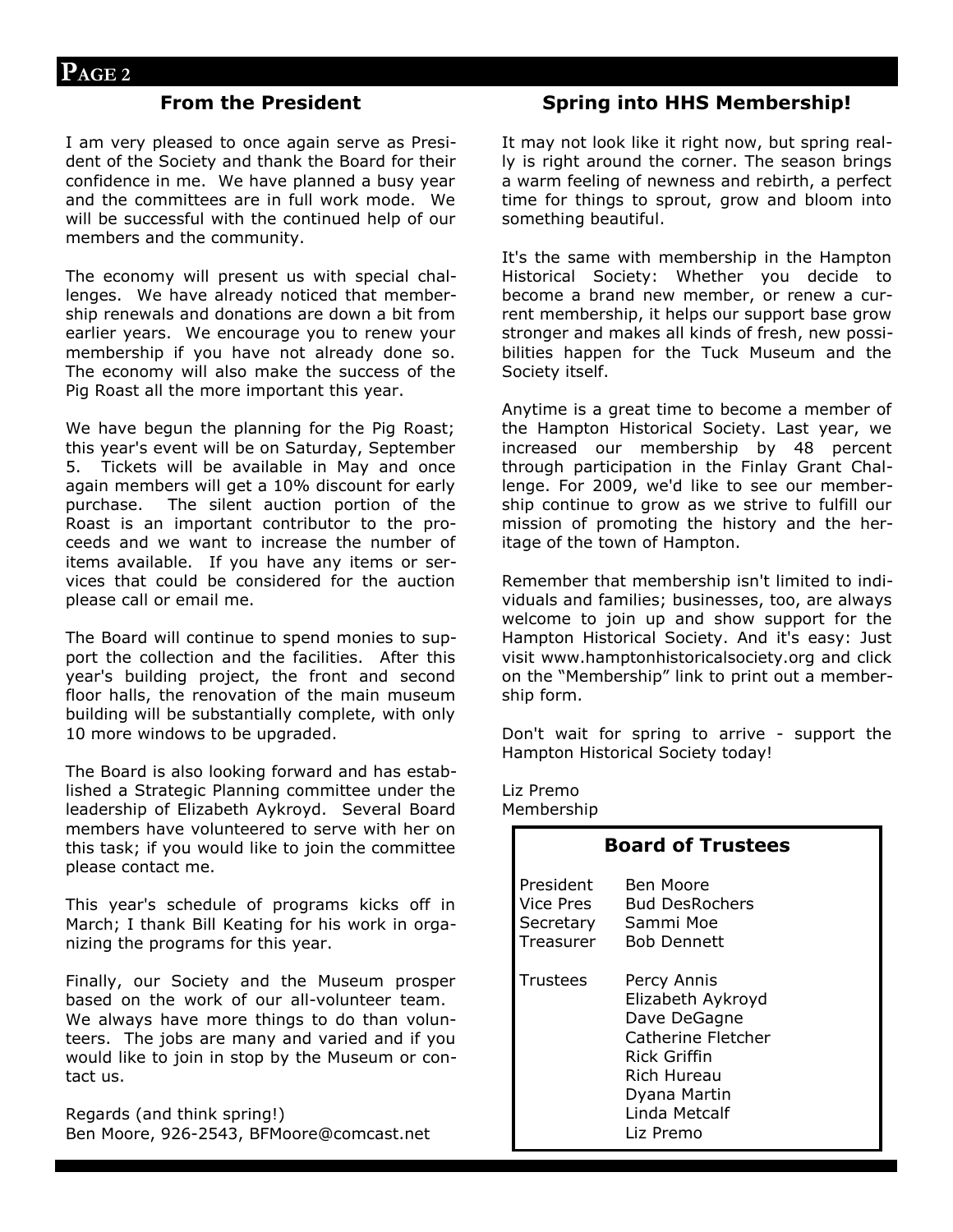#### **Director's Report**

During a recent trip to Washington, DC, a conservator friend of ours gave Ben and me a tour of the Smithsonian's Museum Conservation Institute. It is the collection research and conservation center for the collection of the Smithsonian museums. The building, located in Suitland Maryland, is a massive complex, with huge state of the art storage areas and CSI-type conservation laboratories, complete with electron microscopy equipment, various x-ray machines, pristine work environments for each discipline (textiles, furniture, ethnographic objects etc.) and an onsite research library. It was fascinating! If you would like to see the facility online, their website is www.si.edu/mci/ .

With envy I return to our own storage facilities two 12x10 rooms and a converted bathroomwell organized, but bursting at the seams. With these space limitations we comply as much as we can with the "best practices" we can afford financially with volunteer effort and expertise. The sad fact is that proper storage takes space. The HHS strategic plan mentioned in the President's article will be addressing these issues among many.

The good news is that the building and grounds committee is continuing their work of upgrading the museum's appearance. This winter's project is the hallways in the house portion of the museum. The ceilings were in tough shape with peeling plaster, the walls were in need of repair and the tired carpeting on the stairs and floor screamed "HELP!" Volunteers, including Dann Shaw, Percy Annis, Bill Keating, Cheryl Lassiter, and Ben and Betty Moore have done just that, stripping wallpaper, installing new ceilings, sanding woodwork and skim coating the walls. We are fortunate that we have people with the skills, energy and willingness within the organization to tackle these projects. Thank you! Thank you!

During December I had the pleasure of meeting Ken and Judith Palm. Ken was writing an article on the museum for *Rye Reflections*, an online publication covering the seacoast of New Hampshire; his wife Judith was the photographer. The article can be read on www.RyeReflections.org ; from their home page, just click "Previous Issues" and select the January 2009 publication. *Rye Reflections* is a great resource for our community and I hope you enjoy browsing through all the issues as much as I have!

Bill Keating has done a wonderful job organizing the programs for the year. I'm always disheartened when people ask when we are presenting a particular program again because they heard from others how great it was. The fact is that they are usually only presented once. But lucky for us Gerry Miller has agreed to present his "Maps of Hampton" program once again. His longtime interest in NH maps has been beneficial for the museum because he has scanned many of our maps and self-published two booklets devoted to Hampton maps. His program is a "don't miss" on March 28th. Explore his maps on www.AntiqueMapsNH.com .

While you are checking out the websites I mentioned, don't forget www.hamptonhistoricalsociety.org . Our Webmaster, Rich Hureau, has a section called "What's New" where you can quickly click and see if anything has been added or changed to the site since the last time you visited.

Happy browsing! Betty Moore

#### **An Hourglass Holder from Hampton**

By Elizabeth Aykroyd

In 1870 Rev. J.B.Thornton, a descendant of Rev. Nathaniel Gookin of Hampton, gave a wroughtiron hourglass holder to the York Institute (now the Saco Museum) in Saco, Maine, one of the few historical museums in New England at that time. The history which he gave was that this holder had come from "Old Church, Hampton, N.H." The Old Church was the meeting house built in 1797 by the Congregational Society during the short period when the Congregationalists and the Presbyterians maintained separate meetinghouses. The Presbyterians had the support of the town meeting and met in the town's 1719 meeting house on the Green, where the Historical Society is now. The Congregationalists, as a breakaway group, voted to build a new building across the street from the present Congregational Church. At length, the two sects reunited, and town and church continued to share the building until the Congregationalists built their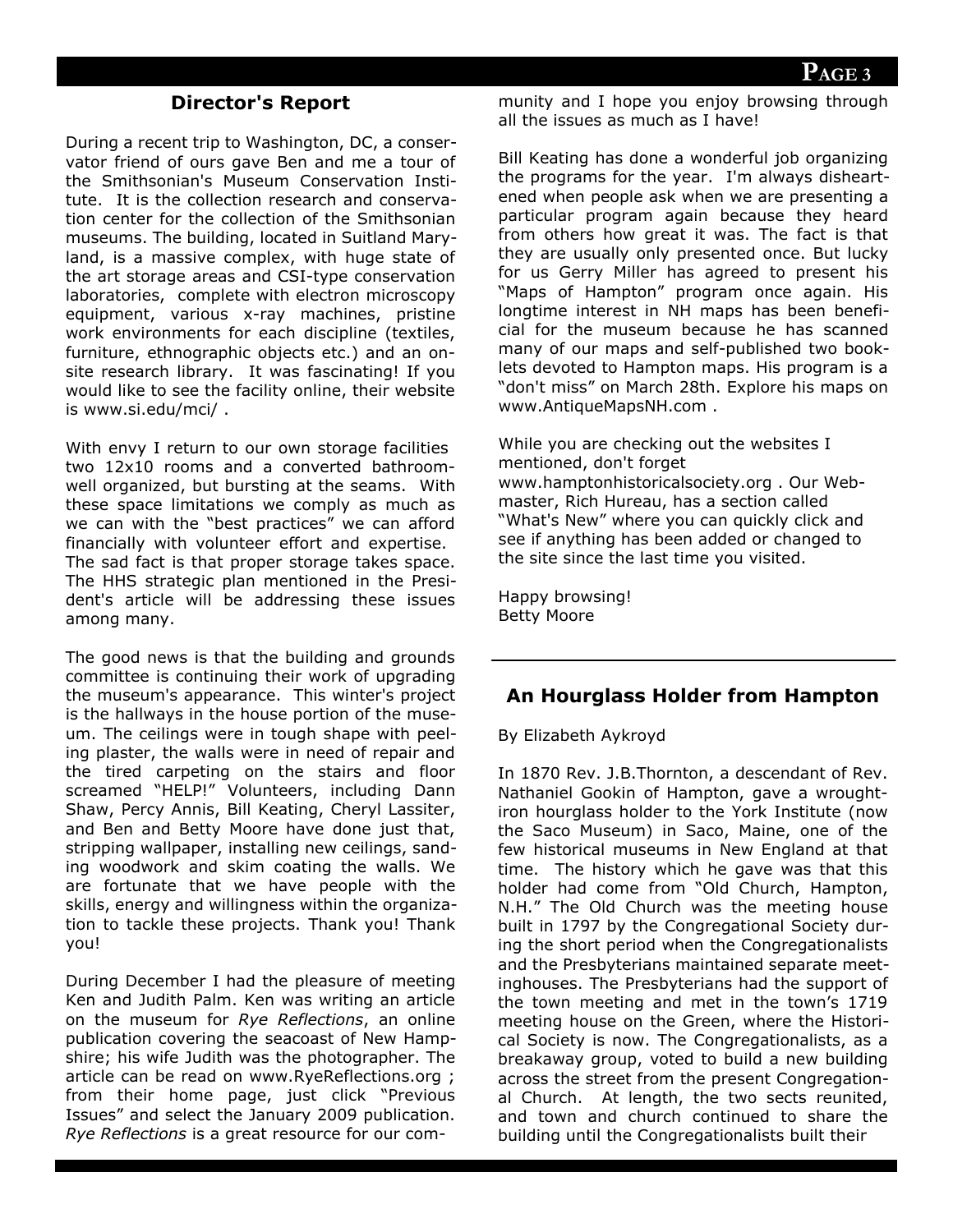#### **PAGE 4**

new church in 1844. The town continued to use the old meeting house as a town hall without any real changes in the building. In 1860, long after the Congregationalists had moved out, the town finally embarked on a substantial renovation to transform the meeting house into a town meeting hall and offices. At that time the hourglass holder, along with the pulpit and pews, was removed and the holder given or sold to Thornton or possibly to his brother, who was working with Joseph Dow on The History of Hampton.

The holder is large, standing more than 33 inches high. Attached to the side of the high pulpit, it was a prominent feature of the interior of the meeting house. The striking scrolls, although now bent and misshapen, and the turned balusters of the basket are elements of a high-style decorative object, requiring a skilled craftsman. Such features were intended to emphasize the importance of the new building, in comparison to the old town meeting house. The Congregational Society was asserting its place in the town.

But who made the holder? Fortunately, the accounts for the building of the meeting house in 1797 have been preserved in the archives of the Congregational Church. In a long list of expenses, one for July 29 stands out: "To 44 [pounds] Philadelphia iron let Mr. Fellows have to work for house." On August 18 Fellows was



paid for iron work. This is virtually the only reference in the accounts to locally-made iron work, since they list the purchase of nails, hinges, and other hardware from merchants in Portsmouth and Exeter. Therefore, it seems certain that this was one of the objects made by "Mr. Fellows." He was probably Ephraim Fellows, who was born in Kensington but married Betty Tuck of Hampton, granddaughter of Deacon Jonathan Tuck, who ran the grist mill. No other work by his hand is known either in Hampton or in Exeter, where he later moved, but the hourglass holder is important to Hampton's history because it is one of the few objects from the old church/town meeting house known to have survived either the renovations or the fire which finally destroyed the building in 1949.

(photo courtesy of Saco Museum)

#### **2009 Donors**

The Society has received \$1,700 in donations to the operation fund and \$1,500 in donations to the Endowment fund so far this year. We thank the members listed below for their contributions.

234 Lafayette Road Realty LLC Percy Annis Douglas and Elizabeth Aykroyd John & Moyra Baker Mrs. Margaret T. Barry Gerald Batchelder Mr. & Mrs. Walter L. Beaulieu Tom & Ginny Bridge Jane Burgon Mr. & Mrs. Arthur Caira Ed & Janet Caylor Mrs. Nancy Coes J. Kenneth Cozier Jr. James & Mary Dargon Jean DeZarn Holly M. Dianich James Djerf Robert W. & Velma M. Drinwater Mr. Arthur W. Durant Mr. & Mrs. William K. Dustin Glyn P. Eastman

Eric & Alicia Fachon Mr. & Mrs. Stephen Falzone Roy & Carolyn Fluke Mr. & Mrs. Maury Friedman Stanley A. Hamel Mr. & Mrs. Richard Hansen Mr. Richard Hureau Mr. & Mrs. Bill Keating Jack J. Kennedy Mary Alyce Knightly Leonard & Kathleen Kopala Ken Lobdell Mrs. Marcia H. MacIntosh Lael Marlow Mr. & Mrs. Ronald Marshall John K. Martin Glenn & Patricia McKenzie Mr. Russell A. Merrill Ben and Betty Moore Peg & Mick Moughan Chuck & Pat Navin

Mr. Allen G. Palmer Carol Palmer Mr. & Mrs. Jeffrey B. Palmer Mrs. Beverly S. Powell-Woodward Jean Power Preston Real Estate Roger & Marcella Quandt Mrs. Dorothy M. Rogers Geraldine Ross Mr. & Mrs. Jeremy J. Sawyer Rosemarie Schwartz Mr. Glendon E. Simmons Lucinda T. Spaney Mr. & Mrs. Roger R. Sylvester Mr. & Mrs. Richard A. Taylor Mrs. Katherine Tinios Donald & Patricia Trefethen John & Jennifer Troiano Mr. Robert D. Wallace Art & Mickey Wardle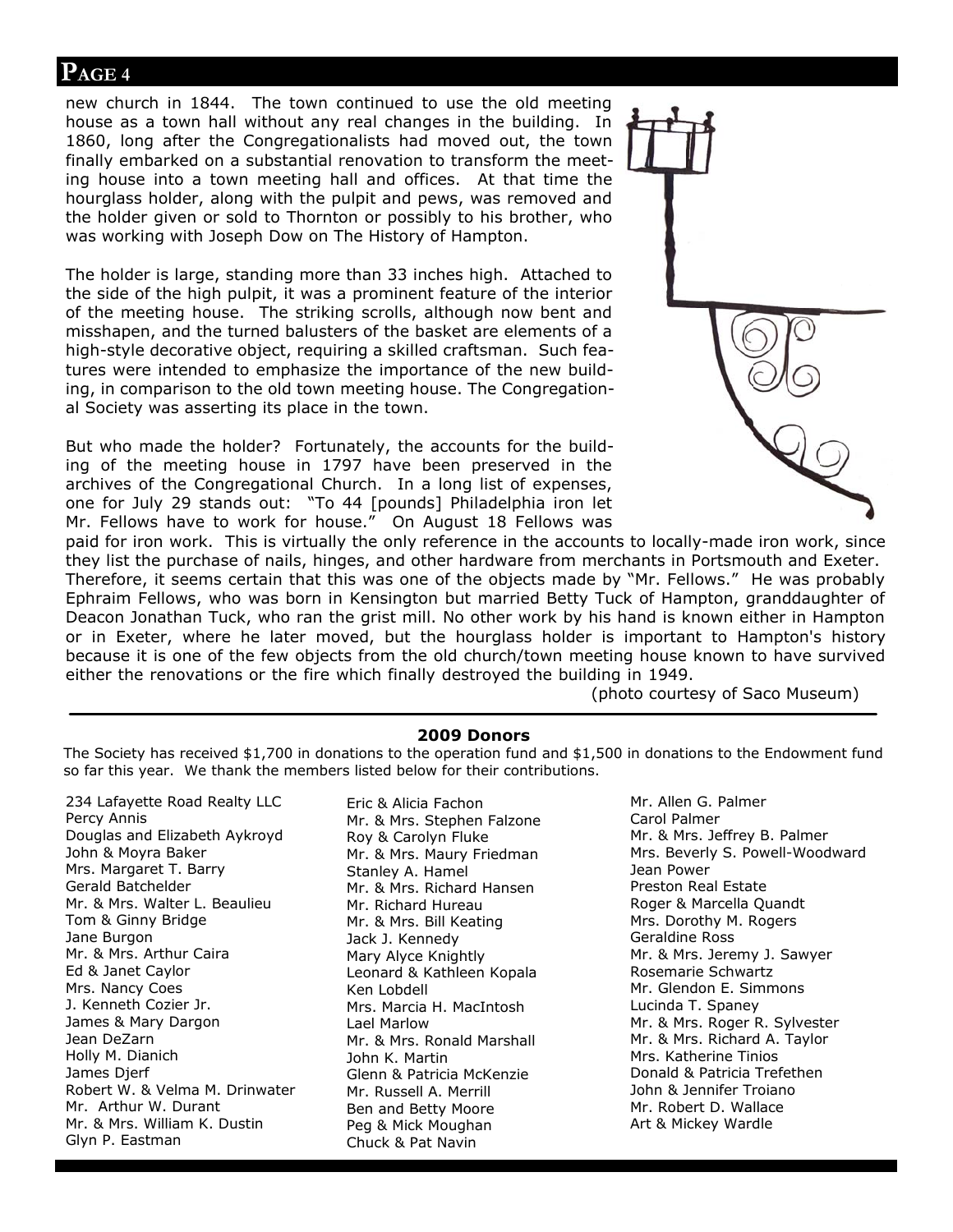## **2008 Gifts to the Collection**

- *Atlantic News* 2007 CD Connelly Communications
- **Bottle fragment** from Frank Laird Apothecary, paperweight showing Hampton Beach Casino (shown at right)- Pat Triggs Weeks
- **Books**, *A Little History of a Small Town*, Alexandria NH, and *Legends of the New England Coast* - Elizabeth Aykroyd
- **"Starline" vinyl suitcase** Mrs. Fredrick Geller
- **Books**, *The Naked Quaker* and *New England Court Records*  museum purchase
- 1830 hand drawn **map of Hampton** North Hampton Public Library
- **CD scan** of 1830 map of Hampton & 1841 map of Hampton Gerald Miller
- **325th anniversary of Hampton memorabilia** including the schedule of events and *Congressional Record* relating to 325th anniversary - Ansell Palmer
- **Ladies maroon velvet & feather hat** Betsey Davis
- **Sign** "Ruth G. Stimson Seashore Park" Hampton Garden Club
- **Historic engineering record** of Eastern B&M railroad bridge, Hampton DOT
- **Inkwell**, tintypes, 1959 fish house documents, 1906 commencement exercises Hampton Academy-Allen Palmer
- **Folding Auto Lunch Box** (shown at right), folding grocery crate from S.A. Dow and Son - Bruce and Rita Dow
- **Booklet**, *History of NH License Plates 1905-1996 -* Stanley Hamel
- **Newspaper supplement** "Hampton 350" Carol Keating
- **EH&A Street Railway memorabilia** including: photo albums, timetables, maps, receiver's inventory, postcards, magazines and booklets - O.R. Cummings
- **Reproduction map** Rockingham County 1857, 2 wooden snow shovels Margaret Dennett
- **Research paper**, *First Settlers of Hampton* by Edmund Toppan Andrea McGuire
- **Book**, *Living Barns*  Douglas Aykroyd
- **Stone bed warmers** (2) (shown at right) Walter Garrish
- **Key** to Toppan Garrison gate, 2 girls dresses Barbara Toppan
- **Buckboard** belonging to C.S. Toppan Peter Christopher Toppan
- **Hampton Beach postcard collection** and Hampton Beach commemorative plate - Frank Mooney
- **Salty Marsh Garden Club scrapbook** 1985-1986 Ted Scott
- **Hampton Playhouse memorabilia** including photographs, scripts and playbills - donor unknown
- **Colt News store corporate seal** H. Alfred Casassa
- **Flipper toaster** (shown at right) Jim Duhamel
- **Photo of George H. Towle** museum purchase
- **Metal harness hooks** (3) Donald Brown
- Collection of formal photographs of **Miss Hampton Beach** 1950s-1990s Stephanie Lussier
- **T shirts** (WHS music, Hampton Fire/Rescue and The Atlantic News), Goody Cole Postmark 1938 - John Holman
- Records and photographic images from the **HHS barn project** Chet Riley
- **Poster of Old Home Day** 1962 and scrapbook relating to the building of the 1960s addition to the HHS - Harold Fernald, Jr.
- *The Hampton Handbook* (2008), Hampton, NH design charette booklet (2007), wine glasses from Friend of the Library 50th celebration - museum collections committee
- Town of Hampton **Selectman's minutes** 1971-77; 1999-2006 Town of Hampton
- **Town Deeds** Town of Hampton



 $4008,041$ **CASINO PAPER WEIGHT**